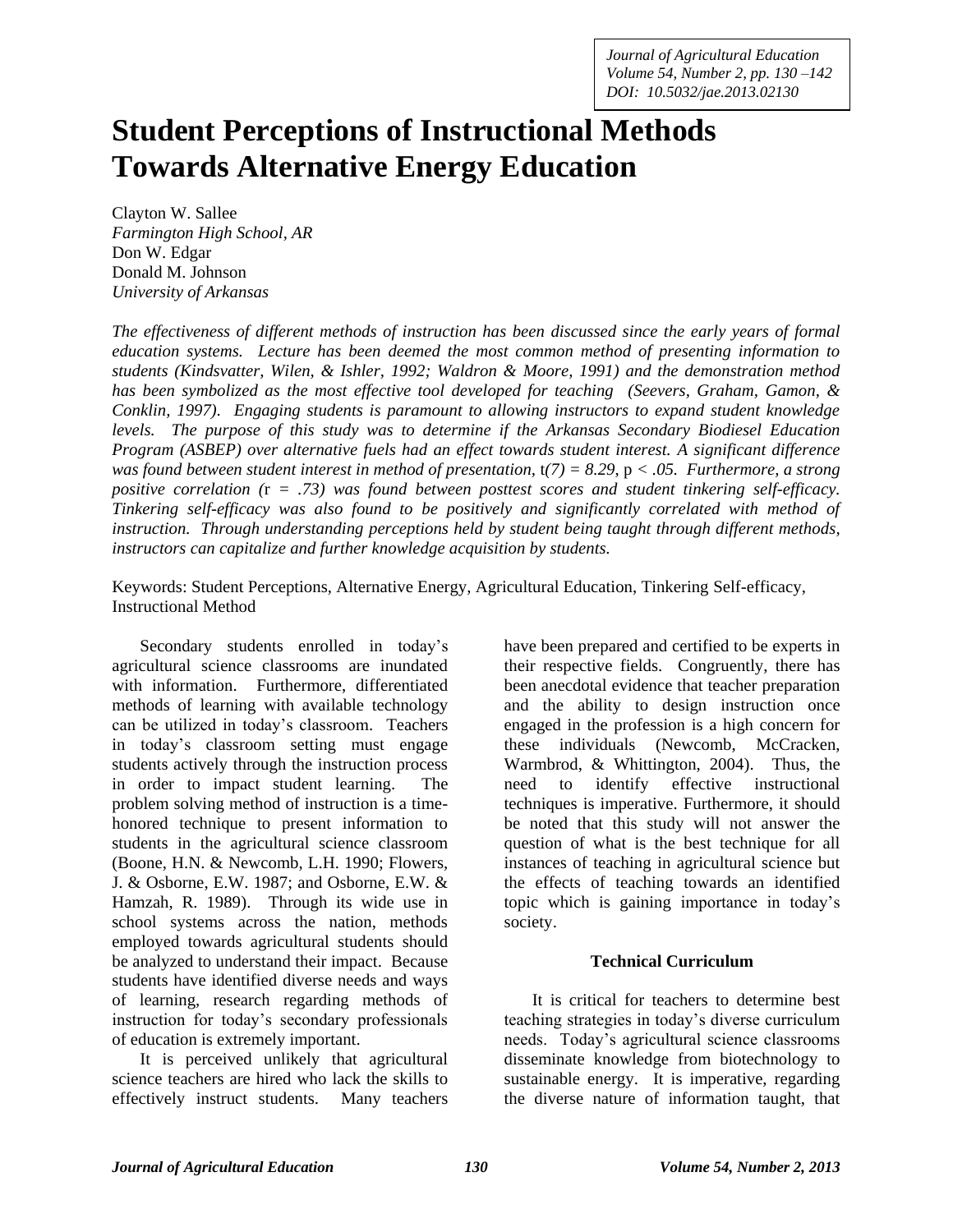teachers determine best practices in the classroom or laboratory. With the influx of bioenergy and its affect towards producers and consumers, knowledge and practices associated should be evaluated.

Most of the energy used presently comes from fossil fuels: petroleum, coal, and natural gas (Demirbas, 2007). Worldwide energy consumption has "increased 17 fold in the last century" (Demirbas, 2008, p. 177). In recent years there has been a concern of diminishing petroleum reserves and future energy supplies (Akbas & Ozgur, 2008; Vasudevan & Biggs, 2008). According to the Department of Energy's Annual Energy Review (2008), the world consumed 85.9 million barrels of petroleum per day with the United States consuming 20.6 million barrels per day in 2007, compared to 76.1 million barrels per day and 19.7 million barrels per day respectively in 2000.

Biodiesel is an efficient, renewable, biodegradable and 100 percent natural energy alternative to petroleum fuels (Akbas & Ozgur, 2008; Demirbas, 2008; Hunt, 2008; Vasudevan & Briggs, 2008). Biodiesel has many advantages over diesel including, lowered greenhouse gasses and is manufactured from renewable sources (Akbas & Ozgur, 2008; Demirbas, 2008; Hunt, 2008; Vasudevan & Briggs, 2008). According to the Department of Energy's Annual Energy Review (2008) carbon dioxide emission in the United States stood at 6 billion metric tons in 2007 which is 20 percent higher than in 1990. Therefore, biodiesel will be a valuable alternative to ultra-low sulfur diesel because of lower emissions properties (Demirbas, 2008).

## **Instructional Strategies**

Biodiesel production has been around since the invention of the diesel engine. Even though biodiesel had been around for over one hundred years, many of today's students do not know how it is produced. Adequate curriculum should be developed and presented to students in order to impact their learning. The question is therefore evoked, what is the best method for instructors to employ? "The earliest form of systematic curriculum building in vocational

education may be attributed to Victor Della Vos" (Finch & Crunkilton, 1999, p. 5). Vos changed curriculum development from "conscious imitation" to "formal instruction in the mechanical arts" (Finch & Crunkilton, 1999, p. 5). Vos postulated that students would learn best through guided instruction. This new system of education, adopted by many in the United States, made students think about the process instead of just repeating unconsciously what had been told.

According to the National Research Agenda (Osborne, 2007), there is a need to "systematically identify and develop instructional systems to meet industry needs" (p. 19). Agricultural science programs should assess the needs of involved students and determine proficiencies needed through program completion. Acker (2008) stated that to achieve the 25x25 Renewable Energy Vision of expanding renewable energies, education of consumers must occur. There is a need for "renewable energy curriculum materials for secondary, middle, and primary schools" (Acker, 2008, p. 59). Teaching agriculture science students about alternative energies is new in secondary programs. Curriculum must be tested to ensure information is conveyed and retained in future energy consumers. As an emerging need in an economy devastated with reliance towards other countries, students in the United States should be educated about alternative solutions such as biofuel production, performance, and environ-mental effects.

Education results in realization leading towards acknowledgement of the impact of changes occurring in society and resulting effects on individuals involved. The education of people in all fields of renewable energies is vital to the growth and expansion of renewable energy. Furthermore, there is also a need for curriculum materials for students (Newcomb, et al., 2004; Acker, 2008). Through this adoption of ideology, the researchers have selected this topic for analysis towards methods of curriculum development and presentation.

# **Instructional Methods**

The purpose of teaching is to instill a desire to learn in students (Rogers & Freiberg, 1994),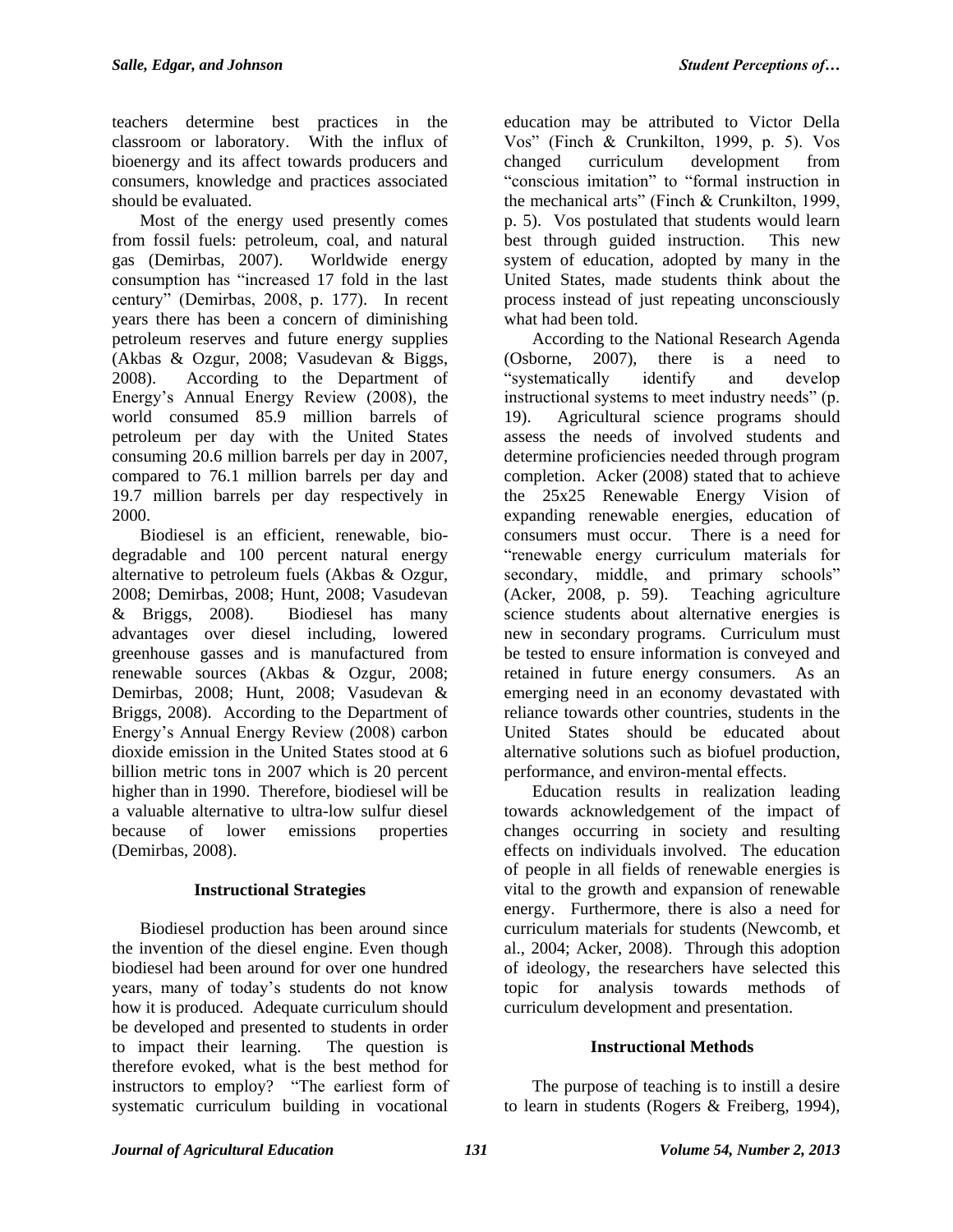implant new ideas, and "dispose of or modify old ones" (Kolb, 1984, p. 28). The goal of teaching is to drive students to absorb everything seen, heard, or read about a topic (Rogers & Freiberg, 1994). Engaged students allow teachers to expand student knowledge. According to the National Research Agenda (2007) there is a need to "examine the value of experiential learning in enhancing academic achievement" (p. 19). Experiential learning could prove to be valuable in allowing students *to gain knowledge and understand materials used.*

*Lecture is the most common method of passing on information to students (Kindsvatter, Wilen, & Ishler, 1992; Waldron & Moore, 1991). According to Dewey (1938) traditional education is the study of facts and ideas that have occurred in the past. What is taught in the books is motionless, it has little thought about the ways an idea is created and does not think about the changes that will occur in the future (Dewey, 1938). Lecture method instruction is a one-way, teacher centered presentation of information and ideas (Kindsvatter et al., 1992; Waldron & Moore, 1991; Morrison et al., 2004). Lecture method instruction allows for large concepts and ideas to be communicated to the student in a relatively short period of time. This traditional method is caught up in the past and gives "little help in dealing with the issues of the present and future" (Dewey, 1938, p. 22- 23). Most lectures deal with ideas that are already developed and give little opportunity for exploitation of new ideas.*

*"Demonstrations have served as one of the most effective education tools ever developed" (Seevers, Graham, Gamon, & Conklin, 1997, p. 145). According to Seevers et al., (1997) demonstrations limit the number of students engaging in the learning process and are one of the most effective teaching methods. The limitation of students allows for students involved in the educational process to take ownership in the project. Demonstrations are more personal to the student and allow interaction and knowledge acquisition to occur. According to Dewey (1938) demonstrations may have "more multiplied and more intimate contacts" between the instructor and the student than "ever exists" in lecture method education (p. 21). A demonstration allows students to see* 

*how something works or is used, operated, or performs (Kindsvatter et al., 1992; Phipps, Osborne, Dyer, and Ball, 2008). Demonstrations also allow students to see how to properly perform a task (Kindsvatter et al., 1992). The increased interaction of seeing how processes and equipment operates allows students to gain greater insight.*

# **Experiential Learning Theory**

Guiding the need to understand how methods of instruction are assimilated by secondary students in agricultural science classes is best undertaken through the theory of experiential learning. Experiential learning provides the student with a significant and meaningful learning experience (Rogers & Freiberg, 1994). According to Kolb (1984) experience plays a key role in the learning process. Experiential learning uses both thoughts and feeling to make a connection about what is being taught (Rogers & Freiberg, 1994). Kolb (1984, p. 27) further stated that "knowledge is continuously derived from and tested out in the experiences of the learner". Learning is a continuous process that is grounded in experience and is important in education (Kolb, 1984). This experience will give the learner the information about the subject that they will need and will give them ownership and participation in the learning process. According to Roberts (2006) experiential learning is a cyclical process that is reoccurring. The learner has to take part and have an active role in the educational process before there can be meaning in what is being taught. The final ideas of experiential learning are pervasiveness and evaluation of the event (Rogers & Freiberg, 1994). It is important that the learner look at what has been taught and make a decision about the information. These ideas contribute to the meaning of the learning experience and the meaning is the whole experience (Rogers & Freiberg, 1994).

## **Tinkering Self-efficacy**

Tinkering self-efficacy is a person's experience, competence, and comfort with manual activities (Baker & Krause, 2007). Bandura (1977) observed that persons could

*Journal of Agricultural Education 132 Volume 54, Number 2, 2013*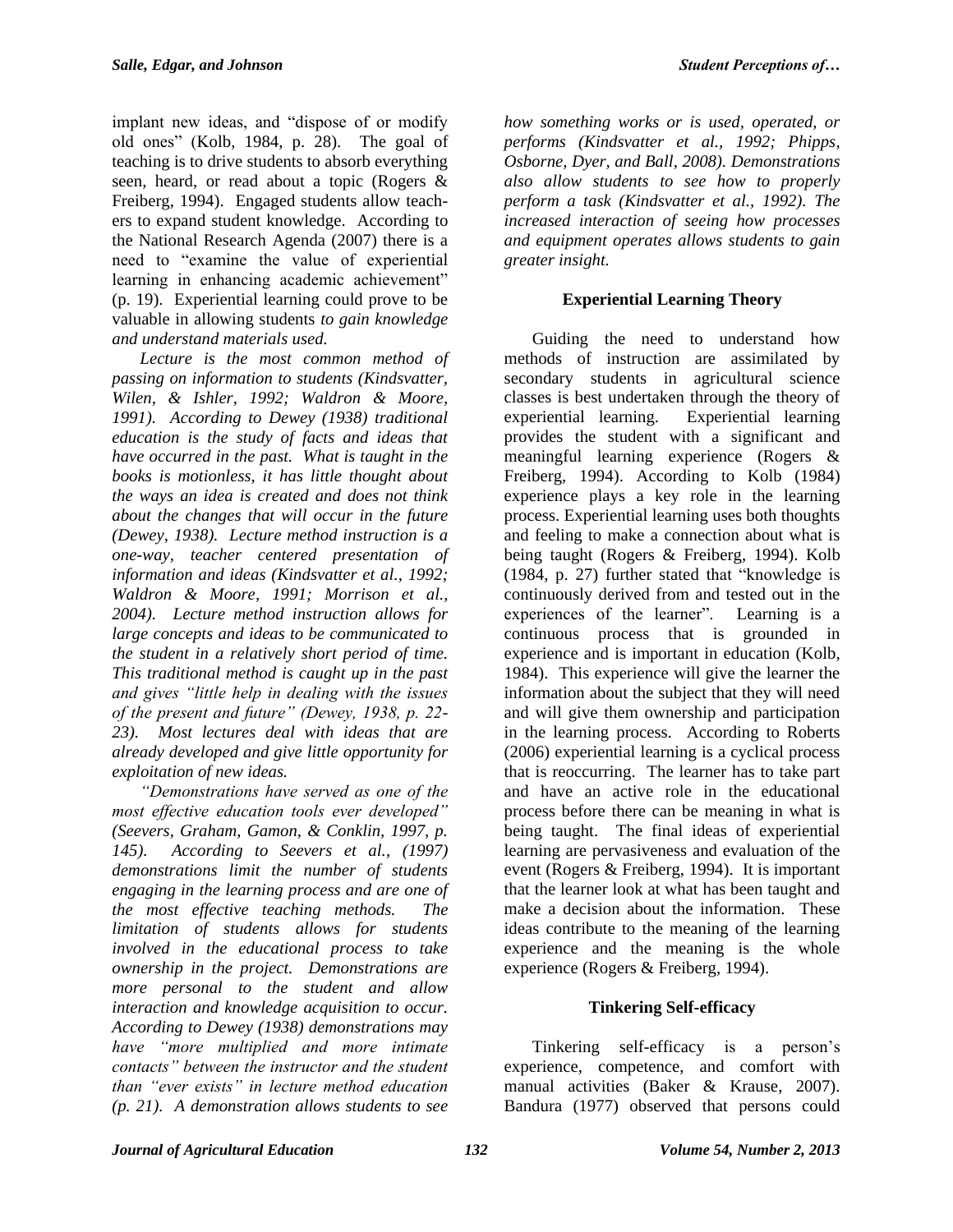gain knowledge through social settings. These observations led to the development of the thought towards self-efficacy. Self-efficacy has been defined as "beliefs in one's capabilities to organize and execute the courses of action required to produce given attainments" (Bandura, 1997, p.3). According to Baker and Krause (2007), tinkering self-efficacy is more specifically one's ability to engage in activities such as manipulating, assembling, disassembling, constructing, modifying, and repairing components and devices. In education tinkering is often encouraged because of its expected educational benefits (Rowe, 1978). Parsons (1995) postulated there are many factors that contribute to a student's tinkering ability. The three most common factors are experimental, social, and personal. Experimental factors are prior experiences that a person has in their everyday life. Social factors are relations that people have with family and friends. The final factor in tinkering is personal, and can be described as a person's like or dislike to a subject, topic, and/or activity (Parsons, 1995).

According to Baker and Krause (2007) males have more tinkering experiences and females lack experience using tools and machinery. Males are more apt to tinker to solve problems but some of their tinkering to solve problem can be counterproductive (Beckwitk et al., 2006; Jones, Brader-Araje, Carboni, Carter, Rua, & Banilower, 2000). Furthermore, Crismond (2001) stated females in technical schools were more apprehensive of mechanical devices unlike their male counterparts and when tinkering in a complex environment female tinkering self-efficacies was perceived to be lower (Beckwitk et al., 2006).

Different methods of instruction suit different individuals in different ways. Method of instruction is important because it helps develop the students' powers and interest (Dewey, 1938). Motivation is a key factor in student learning (Phipps et al., 2008) and is needed for students to gain the most out of instruction. It is extremely important to provide students with instructional methods they will find enjoyable and interesting. This is important because the mind is opposed to learning (Dewey, 1938), and if the method of instruction is not interesting the student will not attempt to acquire the information.

# **Methodology**

The purpose of this study, which was part of a larger study, was to determine if the Arkansas Secondary Biodiesel Education Program ASBEP over alternative fuels had an effect towards student interest. It has been traditional to provide students with a lecture of important information and then provide the students with a method of reinforcement (Waldron & Moore, 1991). Different methods of instruction have different effects on student learning and interest in a subject area. This study evaluated students' interest in the two methods used to present the ASBEP, lecture and demonstration. Additionally, this study also sought to find if knowledge acquisition was correlated to students' tinkering self-efficacy. This study was guided by the following research questions:

- 1. What are student perceptions of lecture versus demonstration methods in biofuel education?
- 2. Is students' tinkering self-efficacy related to knowledge acquisition in biofuel education?
- 3. Is there a relationship between students tinkering self-efficacy and perceptions of lecture versus demonstration methods in biofuel education?

This study sought to address the following hypotheses:

- $Ho<sub>1</sub>:$  There will be no significant difference in student interest of presentation method after com-pletion of the Arkansas Secondary Biodiesel Education Program.
- Ho2: There will be no significant correlation in students tinkering self-efficacy and posttest know-ledge scores through biofuel education.
- $Ho<sub>3</sub>: There will be no significant correlation$ between students tinkering selfefficacy and method used through biofuel education.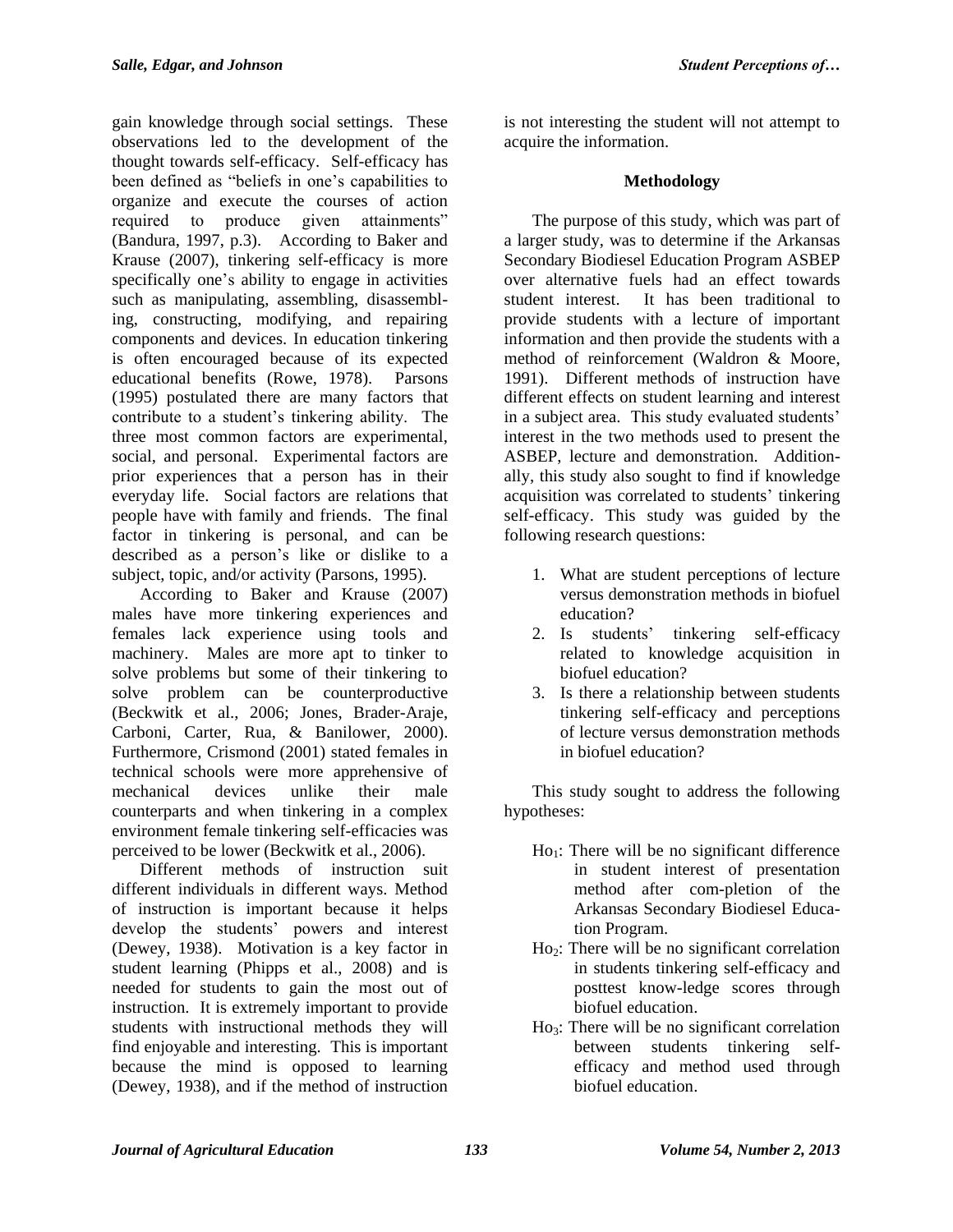This study conforms to the design as outlined by Campbell and Stanley (1963) as a pre-experimental design number two (Figure 1). This pre-experimental design is a modified OneGroup Pretest-Posttest Design (Campbell & Stanley, 1963). Alpha level was set *a priori* at .05. An outline of this design is as follows:

### One-Group Pretest-Posttest Design  $O_1$   $X_1$   $X_2$   $O_2$

*Figure 1.* Modified research design from Campbell and Stanley (1963).

According to Campbell and Stanley (1963) threats to internal validity for the one-group pretest-posttest design are history, maturation, testing, instrumentation, regression, and selection-maturation interaction. Threats of history and maturation were minimized in the study. The study was conducted over a relativity short amount of time (two days per class), and therefore, threats of internal validity were minimized. Threats of testing and instrumentation were also minimized. Subjects were provided with a pretest and a posttest following the educational program. Each test covered the same constructs but were reworded and reordered in the final administration. The instrument was pilot tested for internal consistency and stability.

Target population was high school agriculture classes in Arkansas (*N* = 217). The accessible population was all high school agriculture classes in a 40 mile radius of University of Arkansas  $(n = 18)$ . The sample was further mitigated to include agricultural science programs engaged in instructing students in agricultural mechanics courses which limited the sample to the tested population of study  $(N =$ 91). This identified population allowed researchers to analyze students with advanced knowledge of agricultural mechanical techniques. A sample was drawn of four schools and eight classes were selected. Teachers of selected schools were contacted to determine interest in participating in the research study.

The instruments for this study were constructed from an intense literature review and measured the main constructs found in the curriculum of the ASBEP over alternative fuels. The instruments developed were reviewed by a committee of experts for face and content validity. Changes to wording and possible answers were edited to increase instrument

reliability and stability. The pretest was composed of four sections. The first section was comprised of multiple choice questions with four response options (one correct response and three distracters). The second section was composed of seven Likert-type items (1-5 scale: strongly disagree to strongly agree) designed to measure student perceptions of biodiesel. The third section consisted of items (1-5 Likert-type scale: strongly disagree to strongly agree) assessing students' tinkering self-efficacy. The final section contained seven questions covering basic demographic questions.

Additionally, the posttest comprised three sections. The first section consisted of the same 18 multiple choice items as the pretest instrument but were rearranged and reworded. The second section contained the same items measuring student's perceptions about biodiesel. The final section was comprised of seven questions about their perceptions about the educational presentation, measured on a 1-5 Likert-type scale (strongly disagree to strongly agree). Statements were designed to elicit participant perceptions about the method presented to them by the researcher(s). An example of statements used was "I feel I learned more by watching the PowerPoint presentation".

All instruments, materials and instructional methods were pilot-tested using 15 secondary students similar to the subjects in the main study. Minor revisions were made based on the pilot-test. Cronbach coefficient alpha and KR-21 analyses were run on instrument sections (see Table 1).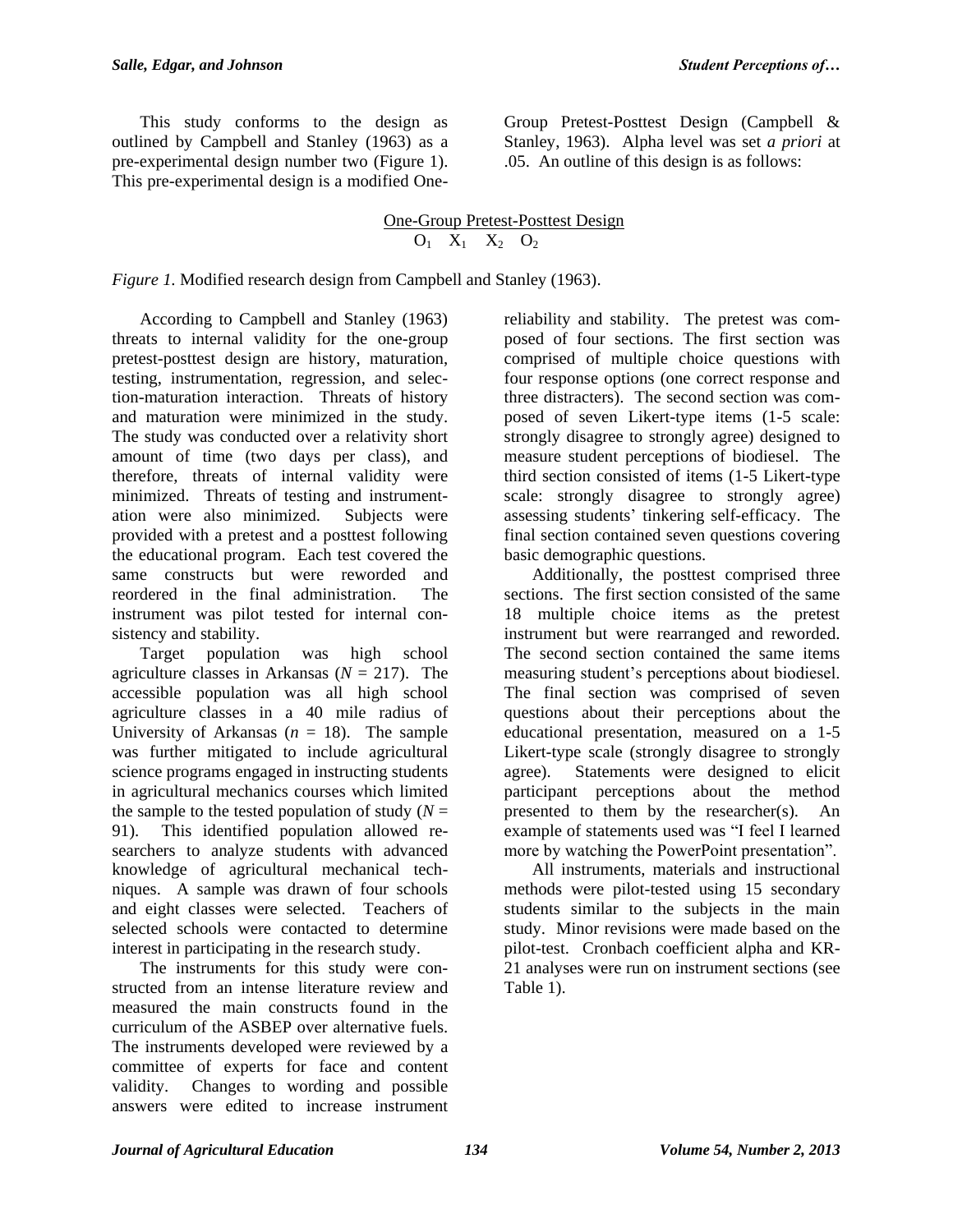The pretest question relating to knowledge had a KR-21 score of .13. This analysis signified that knowledge held by participants before implementation of the ASBEP is the

Table 1

*Instrument Reliability Analyses*

result of no or little knowledge about the subject matter and attributed to guessing. Conversely, the posttest questions relating to knowledge held a KR-21 of .76.

| Test section                    | Cronbach Alpha | $KR-21$ |    |
|---------------------------------|----------------|---------|----|
| Pretest Knowledge               |                | .13     |    |
| Posttest Knowledge              |                | .76     | 91 |
| <b>Pretest Tinkering</b>        | .89            |         | 88 |
| <b>Pretest Perceptions</b>      | .90            |         | 88 |
| <b>Posttest Perceptions</b>     | .93            |         | 88 |
| <b>Posttest Teaching Method</b> | .76            |         | 88 |

All subjects in the study were contacted by a permission letter, sent out through their regular instructor, whereby they and a legal guardian were required to sign before participation. The first day of the educational program consisted of a lecture over alternative fuels. The lecture covered five main constructs. The first construct was differences in biodiesel and ethanol. The second construct was history of biodiesel, followed by how biodiesel is manufactured. The final three constructs were ASTM D6751 (national biodiesel standard) guidelines, blending capabilities with petroleum diesel, and emission characteristics of biodiesel.

The following day subjects were provided a demonstration of the performance differences between D2 diesel and B20 biodiesel. Before the demonstration, safety precautions were outlined about the project. The demonstration utilized a three cylinder Kubota diesel engine mounted on a trailer (see Figure 2). The engine was outfitted with a *Land and Sea* dynamometer to record horsepower and torque. Data were collected with a laptop computer with DYNO-MAX software. Fuel consumption was measured using two portable digital scales. Subjects were given a five minute PowerPoint© presentation over the engine and what data would be collected. Furthermore, the PowerPoint© presentation covered how

horsepower, torque, and fuel consumption was collected. Procedures of the demonstration were that the engine was set to operate on diesel fuel and started. The subjects recorded torque and horsepower at idle speed of the engine. The engine RPM was increased to high idle and the subjects recorded horsepower and torque. Load was added to the engine through the engine dynamometer. Once the engine reached predesignated RPMs, subjects recorded both the horsepower and torque (sweep test). This procedure was repeated in both the D2 diesel and B20 biodiesel. Additional information was gathered from fuel consumption of both fuel types to calculate power and efficiency. The subjects then returned to class where they calculated the fuel consumption and graphed torque and horsepower for the D2 diesel and the B20 biodiesel. Torque and horsepower was exported to Microsoft Excel©. Graphs were made of torque and horsepower between the different fuels.

Data collected in this study were analyzed using descriptive and inferential statistics through SAS 9.1. Class was used as the unit of analysis because instruction was provided on a whole class basis. Descriptive statistics were also reported on participants to further disaggregate data.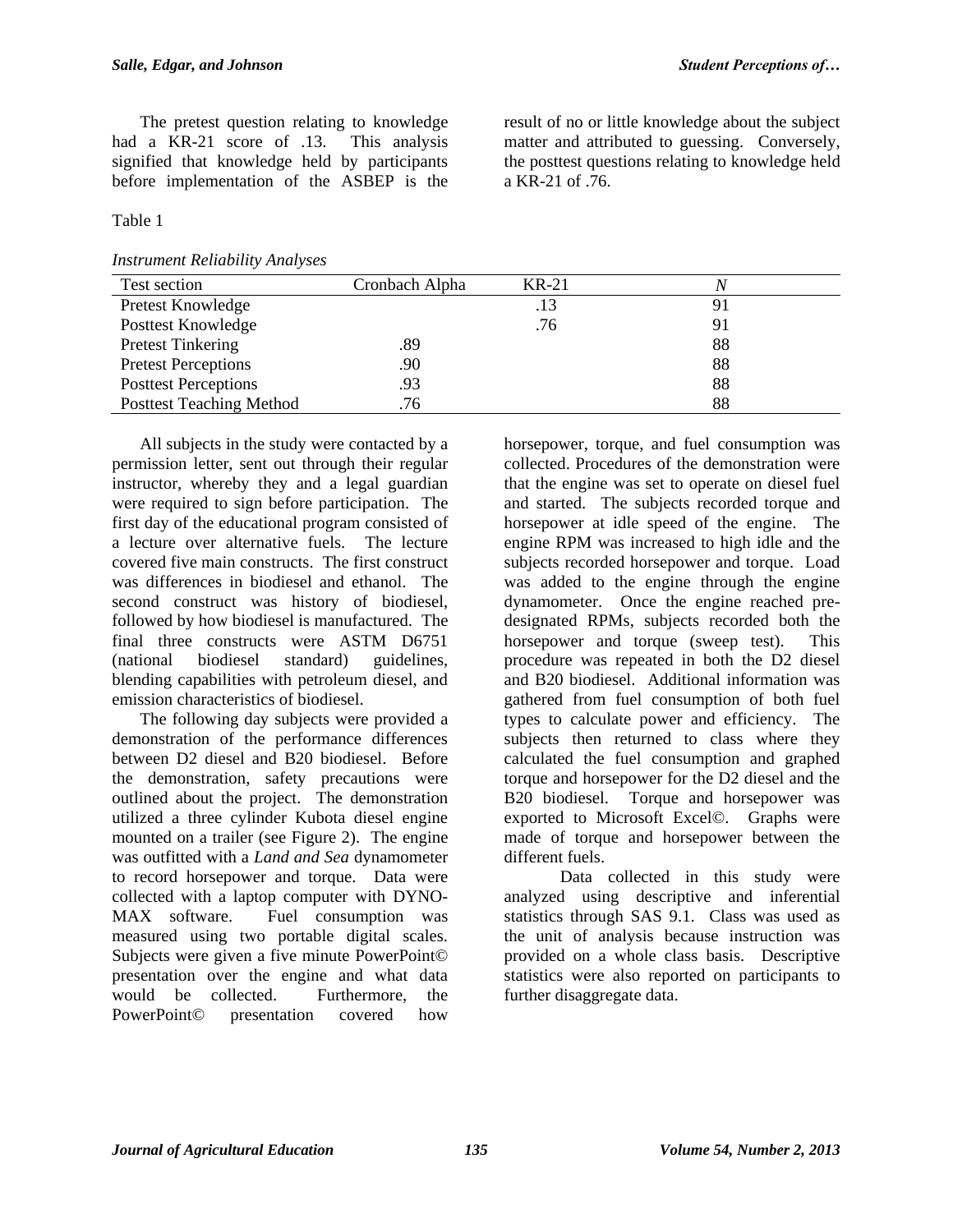

*Figure 2.* Mobile biodiesel demonstration unit used in ASBEP.

#### **Findings**

By class, pretest knowledge scores ranged from 4.15 (23.1%) to 6.20 (34.4%) on the 18 item test. Mean scores for the pretest 18 question knowledge section were 5.12, 4.15, 4.55, 5.60, 5.75, 6.11, 5.62, and 6.20 respectively (see Table 2). The theoretically derived means for all class was 4.5. The percentage of pretest scores did not differ from the theoretically derived mean of guessing,  $\chi^2$  (7, *N* = 91) = 2.24, *p* > .94.

#### Table 2

| Pretest Knowledge Chi Squared |  |  |  |
|-------------------------------|--|--|--|
|                               |  |  |  |

|       | Observed Mean* | Theoretically |      | n   |  |
|-------|----------------|---------------|------|-----|--|
| Class |                | Derived Mean  |      |     |  |
|       | 5.12           | 4.5           | 2.33 | .94 |  |
| ◠     | 4.15           | 4.5           |      |     |  |
| 3     | 4.55           | 4.5           |      |     |  |
|       | 5.60           | 4.5           |      |     |  |
|       | 5.75           | 4.5           |      |     |  |
| 6     | 6.11           | 4.5           |      |     |  |
|       | 5.62           | 4.5           |      |     |  |
|       | 6.20           | 4.5           |      |     |  |

*Note.* \*Maximum score = 18,  $\chi^2(7) = 14.07$ 

There were 91 students who participated in the study; some data sets will describe a smaller size due to unusable data. For all classrooms in the study, 91.56 percent of the students in the study were male and 8.44 percent of the students were female. The mean age for all students in the study was approximately 17  $(M = 16.92, SD)$  $= .95$ ) with a range of 15-20. The mean grade for all students in the study was  $11^{th}$  *(M = 10.95,)* 

 $SD = .66$ ) with a range of  $10^{th}$  through  $12^{th}$ grade. A greater percentage of the students  $(n =$ 32, 36.78%) were in the  $11<sup>th</sup>$  grade, closely followed by  $10^{th}$  graders ( $n = 31, 35.63\%$ ). The mean self-reported grade attained in regular academic classrooms was a "B" *(M* = 2.40*, SD* = .91) with a range from an "A" to a "D". Grades in agricultural classes was an "A"  $(M = 1.65, SD)$  $=$  .88) with a range from an "A" to a "D".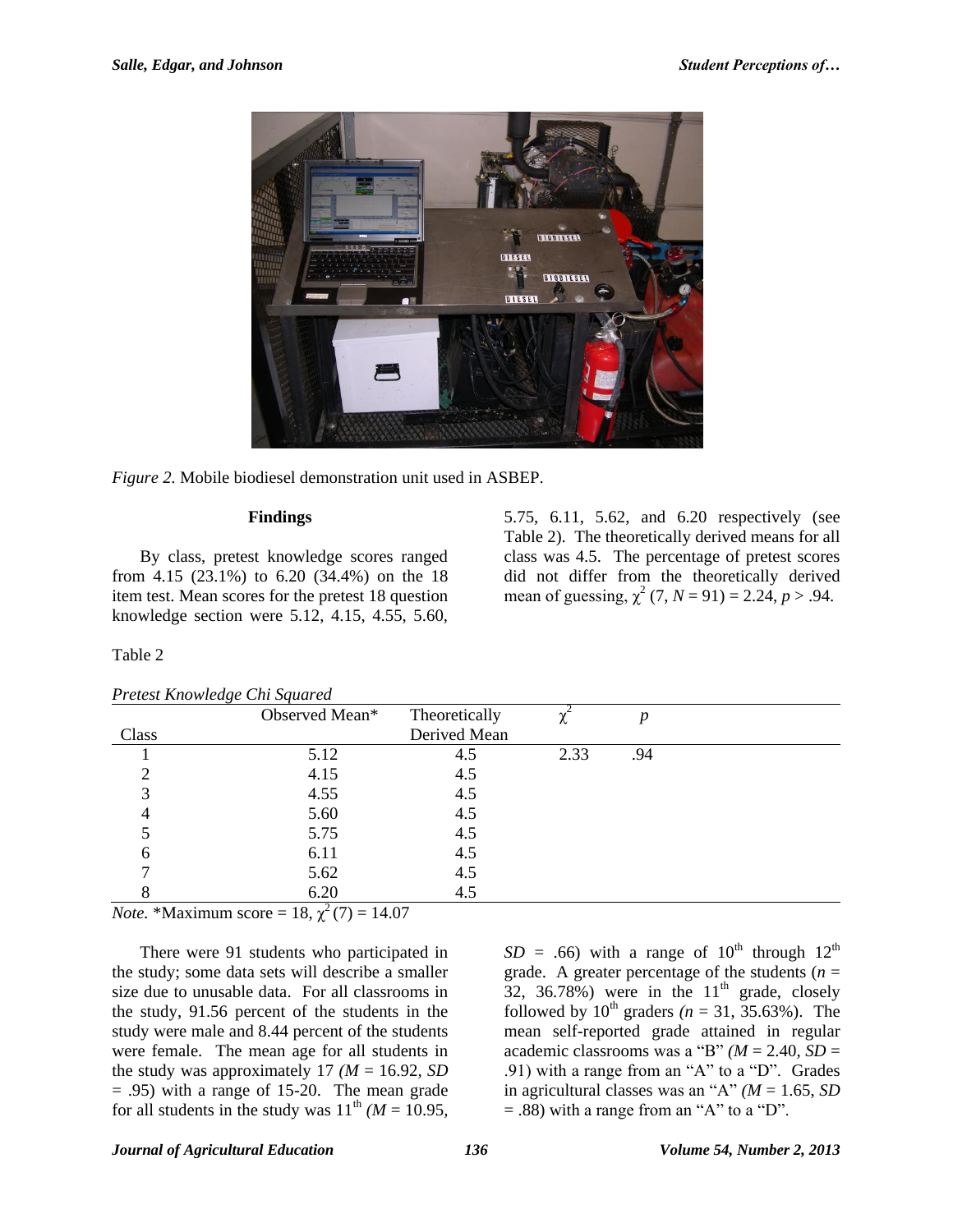#### **Null Hypothesis One**

Null hypothesis one stated there would be no significant difference in student interest of presentation method after completion of the Arkansas Secondary Biodiesel Education Program. The hypothesis was tested using a dependent *t*-test. Data indicated a significant difference between student interest in method of presentation,  $t(7) = 8.29$ ,  $p < .0001$ . Based on these findings, null hypothesis one was rejected.

The lecture contained a mean score of 3.17  $(SD = 1.47)$ , with a range from one to five (see

Table 3

Table 3). Mean scores for classes 1 through 8 on student interest in the lecture was  $3.25$  (*SD* = 1.39), 3.05 (*SD* = 1.41), 3.56 (*SD* = 1.62), 2.80 (*SD* = 1.44), 3.42 (*SD* = 1.22), 2.96 (*SD* = 1.58), 2.83 (*SD* = 1.66), and 3.48 (*SD* = 1.42), respectively. The demonstration contained a mean score of  $4.25$  ( $SD = 1.07$ ), with a range from one to five. Mean scores for classes 1 through 8 on student interest in the demonstration was 4.43 (*SD* = .79), 4.00 (*SD* = 1.19), 4.67 (*SD* = .86), 4.27 (*SD* = 1.16), 3.82 (*SD* = 1.03), 4.10 ( $SD = 1.24$ ), 4.33 ( $SD = 1.17$ ), and 4.36 ( $SD = 1.13$ ), respectively.

| Class |       | Lecture | Demonstration |      |
|-------|-------|---------|---------------|------|
|       | $M^*$ | SD      | $M^*$         | SD   |
|       | 3.25  | 1.39    | 4.43          | .79  |
|       | 3.05  | 1.41    | 4.00          | 1.19 |
| 3     | 3.56  | 1.62    | 4.67          | .86  |
|       | 2.80  | 1.44    | 4.27          | 1.16 |
|       | 3.42  | 1.22    | 3.82          | 1.03 |
| 6     | 2.96  | 1.58    | 4.10          | 1.24 |
|       | 2.83  | 1.66    | 4.33          | 1.17 |
| 8     | 3.48  | 1.42    | 4.36          | 1.13 |
| Total | 3.17  | 1.47    | 4.25          | 1.07 |

*Student Perception of Teaching Method* (*N* = 83)

*Note.* \*Mean (1 = Strongly Disagree, 2 = Disagree, 3 = Neutral, 4 = Agree, 5 = Strongly Agree).

## **Null Hypothesis Two**

Null hypothesis two stated no significant correlation between students tinkering selfefficacy and posttest scores would exist. Table 4 presents the correlation between posttest scores

and students tinkering self-efficacy scores  $(N=91)$ . There was a strong positive correlation of .73 between posttest scores and student tinkering self-efficacy. Null hypothesis two was rejected.

Table 4

*Correlations between posttest scores and tinkering self-efficacy* (*N* = 91)

|                                        |      | .     |
|----------------------------------------|------|-------|
| Subscale                               |      |       |
| Posttest Score (1)                     | .00. | $73*$ |
| Tinkering Self-efficacy (2)            |      | .00   |
| <i>Note.</i> * $p < .05$ ; $r^2 = .53$ |      |       |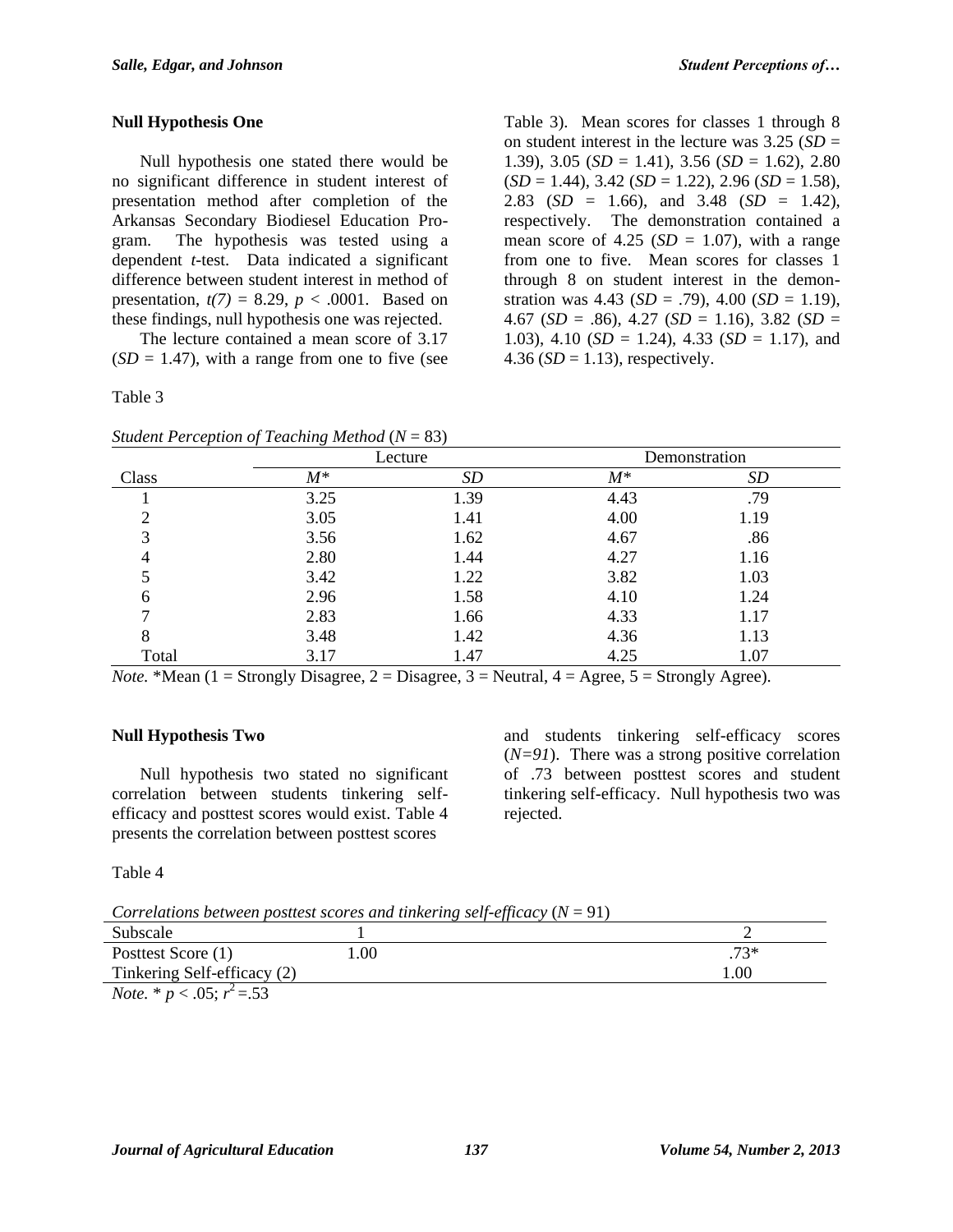For all classrooms in the study, 84 subjects were described in students tinkering selfefficacy (see Table 5). Tinkering self-efficacy score was  $4.08$  (*SD* = .77), with a range from one to five. Mean tinkering self-efficacy scores

Table 5

| Tinkering self-efficacy scores in relation to class |  |  |
|-----------------------------------------------------|--|--|
|                                                     |  |  |

for classes 1 through 8 on the pretest were 4.55 (*SD* = .63), 3.84 (*SD* = 1.18), 4.03 (*SD* = 1.18), 3.66 (*SD* = .41), 3.94 (*SD* = .85), 3.65 (*SD* = 1.12), 4.63 (*SD* = .20), and 4.31 (*SD* = .55), respectively.

| Class | n  | %      | $M^*$ | <b>SD</b> |
|-------|----|--------|-------|-----------|
|       | −  | 8.33   | 4.55  | .63       |
|       | Ħ  | 13.10  | 3.84  | 1.18      |
|       |    | 10.71  | 4.03  | 1.18      |
|       |    | 5.95   | 3.66  | .41       |
|       | 15 | 17.86  | 3.94  | .85       |
|       | 15 | 17.86  | 3.65  | 1.12      |
|       |    | 8.33   | 4.63  | .20       |
|       | 15 | 17.86  | 4.31  | .55       |
| Total | 84 | 100.00 | 4.08  | .77       |

*Note.* \*Mean (1 = Strongly Disagree, 2 = Disagree, 3 = Neutral,  $4 = \text{Agree}, 5 = \text{Strongly Agree}.$ 

#### **Null Hypothesis Three**

Null hypothesis three stated that no significant correlation between students tinkering self-efficacy and method used through biofuel education. Data were analyzed through Pearson Product Moment correlations and *t* test analyses. A significant positive moderate correlation (Davis, 1971) was found (Table 6) between the two methods of instruction (PowerPoint© and Demonstration). A low relationship (Davis, 1971) was found between

tinkering self-efficacy and the method of instruction relating to the demonstration method  $(r = .19)$ . Further analysis based on this finding showed a significant *t* value based on students' tinkering self-efficacy and the demonstration method (see Table 7). Analysis of the upper and lower quartile of participants with respect to tinkering self-efficacy and method of instruction revealed  $t(41) = -2.58$  and  $p = .01$ . Effect size was calculated at  $d = .80$  describing a large effect size (Cohen, 1988). Null hypothesis three was rejected.

Table 6

*Correlations between tinkering self-efficacy and methods of instruction*

|                        | $\cdot$ |     |        |
|------------------------|---------|-----|--------|
| Subscale               |         |     |        |
| Tinkering $(1)$        |         | .03 | .19    |
| PowerPoint $\odot$ (2) |         |     | $.42*$ |
| Demonstration (3)      |         |     |        |

*Note.* \*Value significant at the .05 level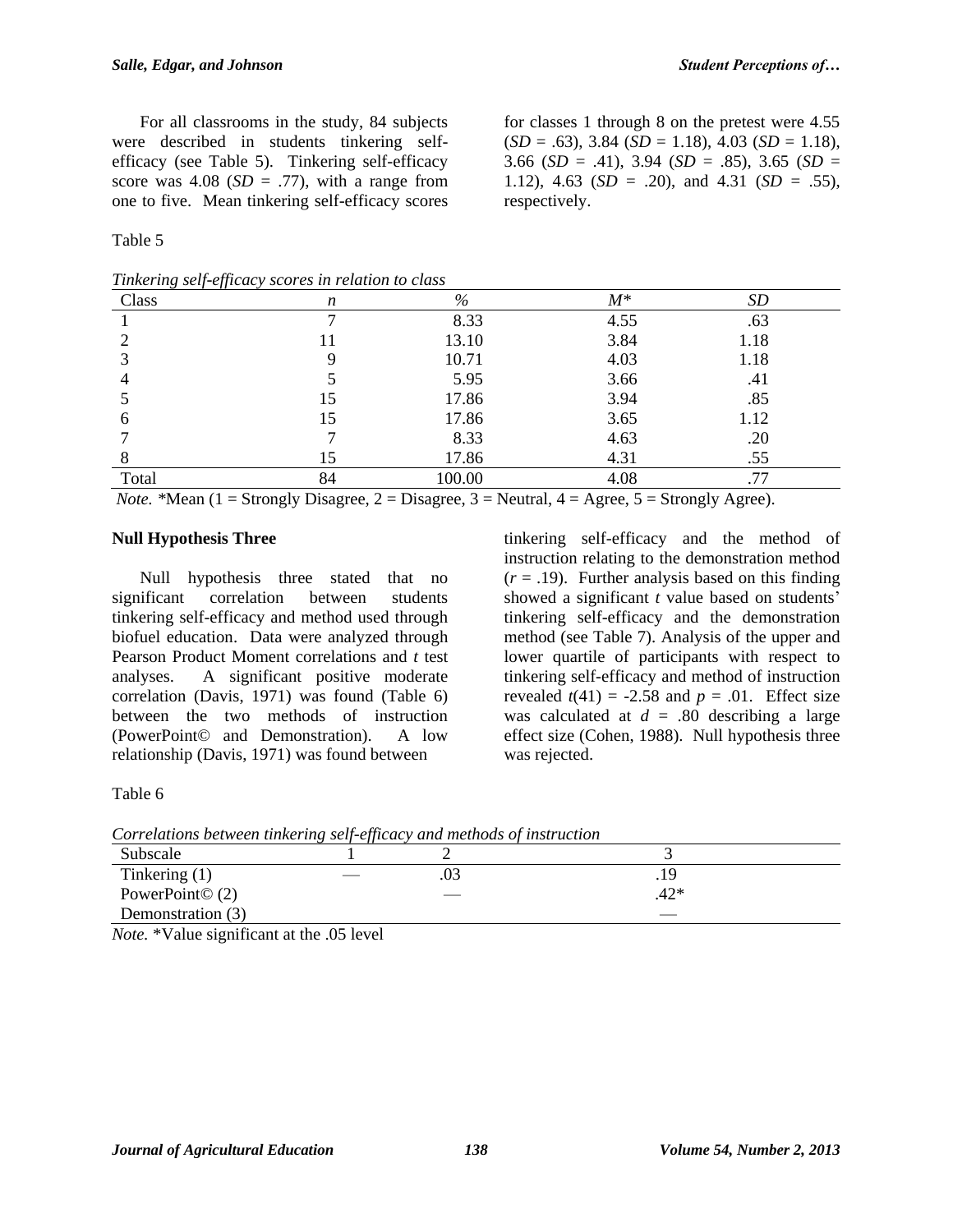|               | <b>Upper Quartile</b> |     |      | Lower Quartile |         |        |
|---------------|-----------------------|-----|------|----------------|---------|--------|
|               | M                     | SD  | M    | SD             | t value |        |
| PowerPoint©   | 3.48                  | 112 | 2.98 | 1.07           | $-1.50$ |        |
| Demonstration | 4.85                  |     | 4.37 | .89            | $-2.58$ | $.01*$ |

*Tinkering self-efficacy influence on perceptions of method of instruction*

*Note*. \*Significant at *p* < .05

# **Conclusions, Recommendations & Discussion**

The majority of subjects in the study were males (91.56%), with an age of 17 (*M*=16.92),  $11<sup>th</sup>$  grade students who made "B's" in all secondary classes and "A's" in agricultural classes. Through analysis conducted in this study, it is apparent that correct knowledge held by participants about biofuel is negligible. Pretest knowledge were calculated at *M =* 5.39. The theoretically derived pretest mean score for all classes were 4.50. The percentage of pretest scores did not differ from the theoretically derived mean of guessing (Table 2). Data indicated knowledge held is low thus demonstrating the need for education about biofuel (Acker, 2008). Furthermore, posttest knowledge score held an  $M = 10.36$ . The implementation of the Arkansas Secondary Biodiesel Education Program ASBEP indicated statistically significant gain in knowledge scores after the two day educational program. Though not a statistically significant increase in knowledge held by participants, it can be concluded that participants did gain in knowledge based on the implementation of the Arkansas Secondary Biodiesel Education Program.

To further demonstrate the basis of the study, participants were measured based on their interest towards presentation method of the ASBEP. Findings concluded ( $t(7) = 8.29$ ,  $p <$ .0001) a significant difference held by students towards their preferred method of presentation. Therefore, it is concluded that presentation methods used by instructors can significantly affect student interest in subject matter (Dewey, 1938; Kindsvatter et al., 1992; Severs et al., 1997). The use of the demonstration method gained student interest over the use of the lecture method in all participant classes involved in the ASBEP.

Additional data was gathered to explore interest held in agricultural mechanization areas of agricultural science instruction by participants. To determine the basis for this question, knowledge about student tinkering self-efficacy were analyzed. It was found that students  $(N = 91)$  who held a positive tinkering self-efficacy score were positively correlated to post-test scores  $(r = .73)$  through the ASBEP. Based on the demographics of the sample (males  $= 91.56\%$ , a large proportion of the sample should hold a positive tinkering self-efficacy (Beckwitk, et al., 2006; Jones et al., 2000) which this study agrees with previous aforementioned studies. Although not inclusive that all males hold this quality, it should be noted that tendencies for males to hold tinkering selfefficacy should be addressed when determining best practices towards methods of teaching in classes including large numbers of male students. Based on the high value of the Pearson Correlation Coefficient (*r =* .73) and common variance held  $(r^2 = .53)$  in this statistical procedure (only 47% of extraneous variance unexplained) teachers should consider this finding when teaching based on factors noted in this study.

Congruent with Dewey's (1938) view of learning and the findings of this study, students gained interest resulting in acquisition of knowledge in a subject area with little to no previous experience. Through the implementation of the ASBEP and differentiated teaching methods, students were able to understand unfamiliar subject matter and increase their understanding thus corroborating with (Kinsvatter et al., 1992) that demonstrations allow students to view and understand a properly performed task. Gaining insight(s) of processes through the interaction of the demonstration method teaching technique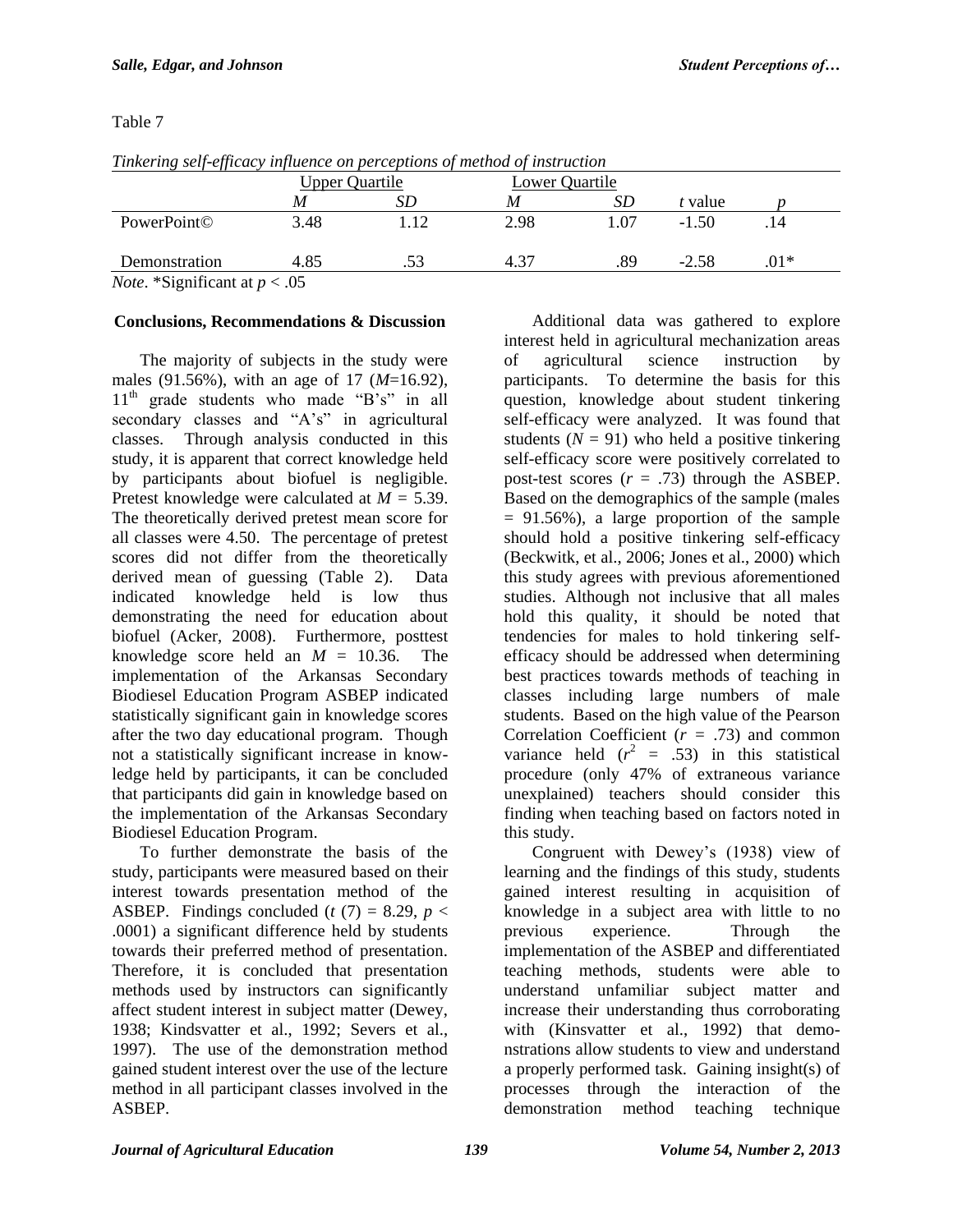between students and instructors, it is concluded this method positively affected participants of this study.

Findings of this study revealed that students tinkering self-efficacy positively affected their perceptions towards method of instruction. Students with high tinkering self-efficacy preferred the use of a demonstration method in the context of this study. This finding supports previous research (Kindsvatter et al., 1992) concluding that demonstrations allow students to better view and process skills associated with performing a task. It is concluded that students tinkering self-efficacy does have a significant correlation between methods used to educate students about biofuel in this study. Furthermore, it should be noted that students having a higher self-perceived ability towards tinkering self-efficacy prefer methods of instruction towards biofuel education when taught via the demonstration method. Impacting knowledge through laboratory exercises is a main stay in agricultural science education through the problem solving method (Flowers, J. et al., 1987; Osborne, E.W. et al., 1989; Boone, . et al., 1990). Through knowledge gained about student tinkering self-efficacy, professional educators can choose methods of instruction aligning with preferred methods of students who are more inclined to possess high tinkering ability.

Recommendations based on the findings of this study include using the demonstration

methods when presenting material when deemed appropriate to gain student interest. This recommendation is further refined to include areas of study when classroom participants are heavily weighted towards male percentages based on their tinkering self-efficacy preferences. Furthermore, understanding of the interest gained through the demonstration method will allow instructors to capitalize and further knowledge acquisition. Additional research should be undertaken to determine tinkering self-efficacy and its result in cognitive processing of complex tasks undertaken in laboratory settings. This study should be replicated in demographically diverse areas (male and female populations more congruent with state/national norms) and in other states to determine its relevance in other settings.

The researchers further recommend that investigation into the effects of student interest and tinkering self-efficacy should be studied in other educational content areas to discover if these findings are similar based solely on method or differences exist based on the content area. Based on the findings of this study, demonstrations are a preferred method of instruction for students possessing a high level of tinkering efficacy the relationship (if it exists) should be investigated in other settings commonly seen in secondary settings such as biology, chemistry, and physics to illustrate a few.

## **References**

- Acker, D. (2008). Research and education priorities in agriculture, forestry and energy to achieve the 25x25 renewable energy vision. *North American College Teachers Association, 52*(1) 55-59.
- Akbas, C. Y., & Ozgur, E. (2008). Biodiesel: An alternative fuel in EU and Turkey. *Energy Sources, Part B: Economics, Planning, and Policy, 3*(3), 243-250.
- Baker, D., & Krause, S. (2007). How well do tinkering and technical activities connect engineering education standards with the engineering profession in today's world? *Proceedings of the 2007 ASEE Annual Conference & Exposition American Society for Engineering Education,* Honolulu, HI.

Bandura, A. (1977). *Social learning theory*. Englewood Cliffs, NJ: Prentice-Hall.

Bandura, A. (1997). *Self-efficacy: The exercise of control.* New York: W. H. Freeman.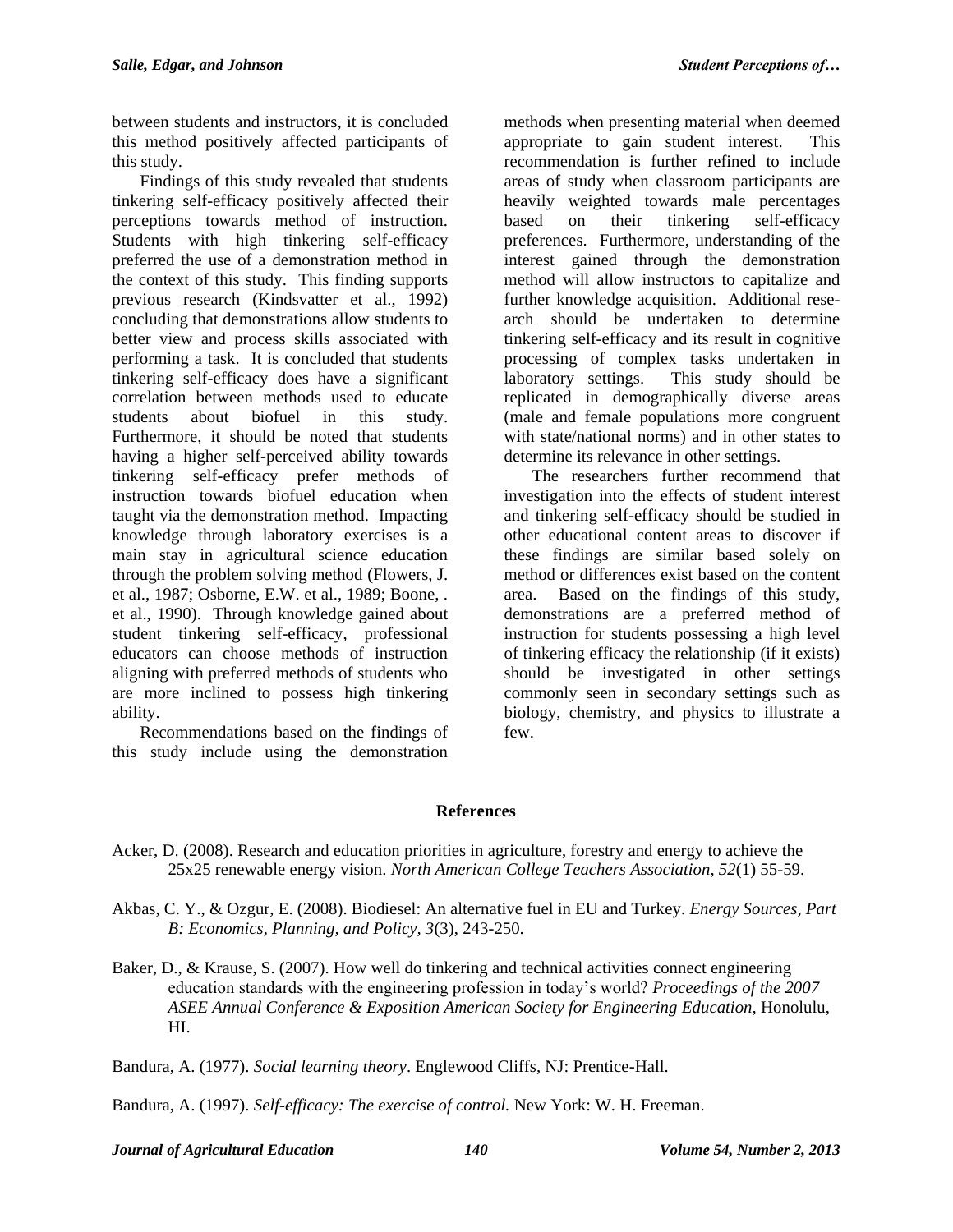- Beckwitk, C., Kissinger, C., Burnett, M., Wiedenbeck, S., Lawrance, T., Blackwell, A., & Cook, C. (2006). Tinkering and gender in end-user programmers' debugging. *Conference on Human Factors in Computing Systems (pp. 231 – 240)* Montréal, Québec, Canada: Publisher AMC.
- Boone, H.N. & Newcomb, L.H. (1990). Effects of approach to teaching on student achievement, retention and attitude. *Journal of Agricultural Education, 31*(4) 9-14. doi: 10.5032/jae.1990.04009
- Campbell, D. T. & Stanley, J. C. (1963). *Experimental and quasi experimental designs for research.*  Chicago: Rand McNally.
- Cohen, J. (1988). *Statistical power analysis for behavioral sciences* (2nd ed.). Hillsdale, NJ: Erlbaum Associates.
- Crismond, D. (2001). Learning and using science ideas when doing investigate-and- redesign tasks: A study of naive, novice, and expert designers doing constrained and scaffolded design work. *Journal of Research in Science Teaching, 38*(7), 791-820. doi: 1002/tea.1032
- Demirbas, A. (2007). Alternatives to petroleum diesel fuel. *Energy Sources, Part B: Economics, Planning, and Policy, 2*(4), 343-351.
- Demirbas, A. (2008). The importance of bioethanol and biodiesel from biomass. *Energy Sources, Part B: Economics, Planning, and Policy, 3*(2), 177-185.
- Dewey, J. (1938). *Experience & Education.* New York, New York: Touchstone.
- Finch, C. R. & Crunkilton, J. R. (1999). *Curriculum development in vocational and technical education: Planning, content, and implementation.* Needham Heights, MA: Allyn & Bacon.
- Flowers, J. & Osborne, E.W. (1987). The problem solving and subject matter approaches to teaching vocational agriculture: Effects on student achievement and retention. *Journal of Agricultural Education, 29*(1) 20-26, 52. doi: 10.5032/jaatea.1988.01020
- Hunt, S. (2008). Biofuels, neither saviour nor scam: The case for a selective strategy. *World Policy Journal, 25*(1), 9-17.
- Jones, M. G., Brader-Araje, L., Carboni, L. W., Carter, G., Rua, M. J., & Banilower, E. (2000). Tool time: Gender and students' use of tools, control, and authority. *Journal of Research in Science Teaching, 37*(8), 760-783.
- Kolb, D. A. (1984). Experiential learning: Experience as the source of learning and development. Englewood Cliffs, New Jersey: Prentice-Hall, Inc.
- Kindsvatter, R., Wilen, W., & Ishler, M. (1992). *Dynamics of effective teaching* (2nd ed). White Plains, New York: Longman Publishing Group.
- Newcomb, L.H., McCracken, J.D., Warmbrod, J.R, & Whittington, M.S. (2004). *Methods of teaching agriculture* (3rd ed). Upper Saddle River, New Jersey: Pearson Education, Inc.
- Parsons, S. (1995). Making sense of students' science: The construction of a model of tinkering. *Research in Science Education,* 25(2), 203-219.